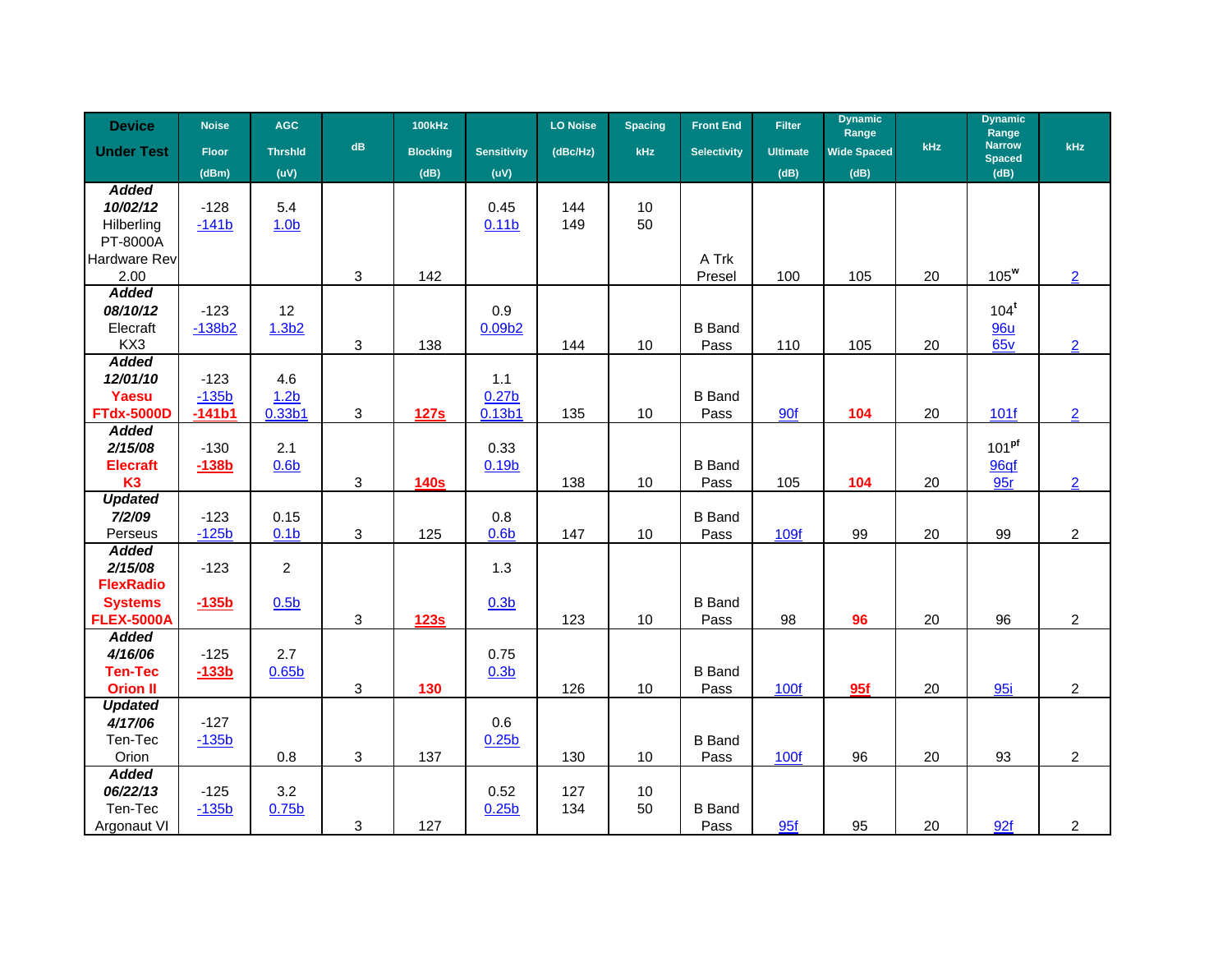| <b>Added</b><br>11/10/10<br><b>Ten-Tec</b> | $-124$<br>$-132b$ | 2.5<br>0.6 <sub>b</sub> |              |             | 0.7<br>0.3 <sub>b</sub> | 131<br>143 | 10<br>50 | <b>B</b> Band |     |            |    |            |                |
|--------------------------------------------|-------------------|-------------------------|--------------|-------------|-------------------------|------------|----------|---------------|-----|------------|----|------------|----------------|
| <b>Eagle</b>                               |                   |                         | 3            | 129         |                         |            |          | Pass          | 92f | 93         | 20 | 90f        | $\overline{a}$ |
| <b>Added</b><br>8/20/09                    | $-123$            | 2.1                     |              |             | 1.35                    |            |          |               |     |            |    |            |                |
| <b>FlexRadio</b>                           |                   |                         |              |             |                         |            |          |               |     |            |    |            |                |
| <b>Systems</b>                             | $-139b$           | 0.13 <sub>b</sub>       |              |             | 0.16 <sub>b</sub>       |            |          | <b>B</b> Band |     |            |    |            |                |
| <b>FLEX-3000</b>                           |                   |                         | $\mathbf{3}$ | <b>116s</b> |                         | 120        | 10       | Pass          | 90f | <b>90f</b> | 20 | 90f        | $\overline{2}$ |
| <b>Added</b>                               |                   |                         |              |             |                         |            |          |               |     |            |    |            |                |
| 12/30/10                                   | $-128$            | 1.8                     |              |             | 0.43                    |            |          |               |     |            |    |            |                |
| <b>Kenwood</b>                             | $-137b$           | 0.5 <sub>b</sub>        |              |             | 0.15 <sub>b</sub>       |            |          |               |     |            |    |            |                |
| <b>TS-590S on</b>                          |                   |                         |              |             |                         |            |          |               |     |            |    |            |                |
| 20 meters                                  |                   |                         |              |             |                         |            |          |               |     |            |    |            |                |
| Down-                                      |                   |                         |              |             |                         |            |          |               |     |            |    |            |                |
| conversion                                 |                   |                         |              |             |                         |            |          |               |     |            |    |            |                |
| Mode                                       |                   |                         |              |             |                         |            |          |               |     |            |    |            |                |
| For Up-                                    |                   |                         |              |             |                         |            |          |               |     |            |    |            |                |
| Converson                                  |                   |                         |              |             |                         |            |          |               |     |            |    |            |                |
| see Narrow                                 |                   |                         |              |             |                         |            |          |               |     |            |    |            |                |
| Spaced                                     |                   |                         |              |             |                         |            |          | <b>B</b> Band |     |            |    |            |                |
| at 76 dB                                   |                   |                         | 3            | <b>144s</b> |                         | 140        | 10       | Pass          | 92f | 104        | 20 | <b>88f</b> | $\overline{a}$ |
| <b>Added</b>                               | $-112$ to-        |                         |              |             |                         |            |          |               |     |            |    |            |                |
| 02/26/11                                   | 116               | 3.1                     |              |             | 2.8                     |            |          |               |     |            |    |            |                |
| FlexRadio                                  | $-120$ to-        |                         |              |             |                         |            |          |               |     |            |    |            |                |
| Systems                                    | 129b              | 1.0 <sub>b</sub>        |              |             | 1.4 <sub>b</sub>        |            |          |               |     |            |    |            |                |
|                                            | $-12110-$         |                         |              |             |                         |            |          | <b>B</b> Band |     |            |    |            |                |
| <b>FLEX-1500</b>                           | 136b1             | 0.4 <sub>b1</sub>       | 3            | 108         | 0.3 <sub>b1</sub>       | 131        | 10       | Pass          | 95  | 88         | 20 | 88         | $\overline{a}$ |
| <b>Added</b>                               |                   |                         |              |             |                         |            |          | A Trk         |     |            |    |            |                |
| 06/02/13                                   | $-127$            | 1.9                     | 3            | 145         | 0.75                    | 138        | 10       | Preselec      | 90f | 111        | 20 | 87x        | $\overline{a}$ |
| <b>Kenwood</b>                             | $-138b$           | 0.46 <sub>b</sub>       |              |             | 0.17 <sub>b</sub>       | 150        | 50       |               |     |            |    |            |                |
| <b>TS-990S on</b>                          |                   |                         |              |             |                         |            |          |               |     |            |    |            |                |
| 20 meters                                  | $-138$            |                         |              |             | 0.136                   |            |          |               |     |            |    |            |                |
| 30 meters is                               |                   |                         |              |             |                         |            |          |               |     |            |    |            |                |
| best band                                  |                   |                         |              |             |                         |            |          |               |     |            |    |            |                |
| <b>Added</b>                               |                   |                         |              |             |                         |            |          |               |     |            |    |            |                |
| 2/15/08                                    | $-127$            | 1.1                     |              |             | 0.7                     |            |          |               |     |            |    |            |                |
| Icom                                       | $-130b$           | 0.25 <sub>b</sub>       |              |             | 0.2 <sub>b</sub>        |            |          | <b>B</b> Band |     |            |    |            |                |
| R9500                                      | $-135b1$          | 0.16 <sub>b1</sub>      | 3            | 119         | 0.11 <sub>b1</sub>      | 134        | 10       | Pass          | 80  | 110f       | 20 | 85f        | $\overline{2}$ |
| <b>Drake</b>                               |                   |                         |              |             |                         |            |          | $A -$         |     |            |    |            |                |
| R-4C/CF-                                   |                   |                         |              |             |                         |            |          | Preselecto    |     |            |    |            |                |
| 600/6                                      | $-138$            | 0.7                     | 3            | 130         | 0.15                    | 135        | 2.5      | r             | 130 | 85         | 20 | 84         | $\overline{a}$ |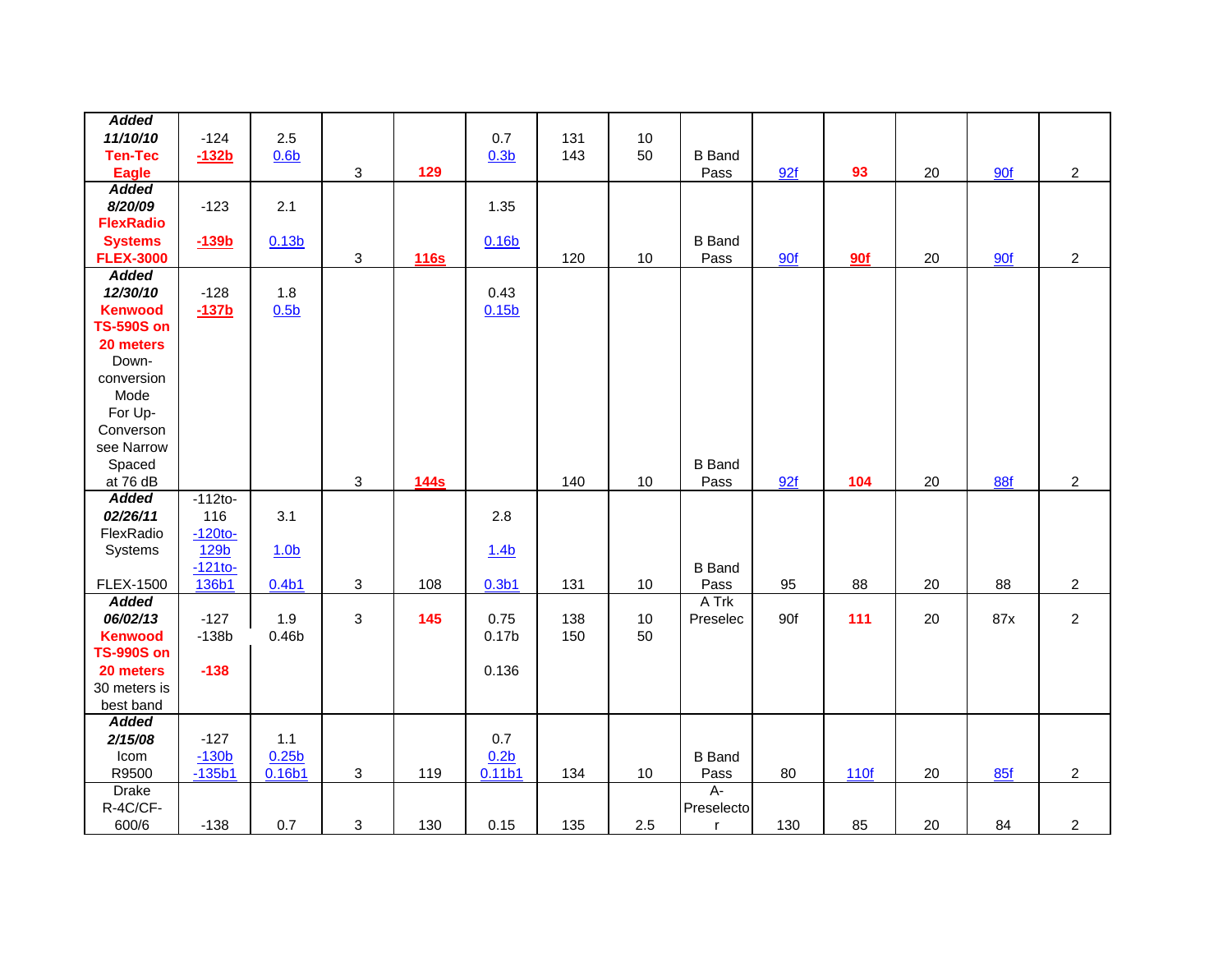| <b>Added</b>    | $-127$   | 3.8               | $\overline{3}$ | 132  | 0.57               | 127 | 10             | <b>B0.5</b>    | 80          | 105f | $\overline{20}$ | 82f        | $\overline{2}$ |
|-----------------|----------|-------------------|----------------|------|--------------------|-----|----------------|----------------|-------------|------|-----------------|------------|----------------|
| 12/13/2012      |          |                   |                |      |                    |     |                | Octave         |             |      |                 |            |                |
| Yaesu           | $-138b$  | $\mathbf{1}$      |                |      | 0.15               |     |                |                |             |      |                 |            |                |
| FTdx-3000       | $-142b1$ | 0.36              |                |      | 0.11               |     |                |                |             |      |                 |            |                |
| <b>AOR</b>      | $-122$   |                   |                |      | 0.5                |     |                | D Hi/Lo        |             |      |                 |            |                |
| AR-7030         | $-128b$  | 2.2               | 3              | 130  | 0.22               | 130 | 10             | Pass           | 90          | 100  | 20              | 82         | $\overline{a}$ |
| <b>Added</b>    |          |                   |                |      |                    |     |                |                |             |      |                 |            |                |
| 4/16/06         | $-134$   | 5                 |                |      |                    |     |                |                |             |      |                 |            |                |
| Icom            | $-140b$  | 1.7 <sub>b</sub>  |                |      |                    |     |                | <b>B</b> Band  |             |      |                 |            |                |
| IC-765          |          |                   | 3              | 143  | 0.26               | 130 | 10             | Pass           | 95f         | 102  | 20              | $81f$ j m  | $\overline{c}$ |
| Atlas           |          |                   |                |      |                    |     |                | C Band         |             |      |                 |            |                |
| 350-XL          | $-131$   | $\mathbf{1}$      | 11             | 117  | 0.2                | 125 | $\overline{4}$ | Pass           | 95          | 81   | 20              | 81         | $\overline{a}$ |
| Kenwood         |          |                   |                |      |                    |     |                | $\overline{C}$ |             |      |                 |            |                |
| TS-830/YK88     | $-129$   | 1.5               | $\mathbf{3}$   | 122  | 0.1                | 114 | $\overline{2}$ | Preselecto     | 85f         | 84   | 20              | 81         | $\overline{a}$ |
| <b>Added</b>    |          |                   |                |      |                    |     |                |                |             |      |                 |            |                |
| 4/23/07         | $-130$   | 0.8               |                |      | 0.45               |     |                |                |             |      |                 |            |                |
| <b>Ten-Tec</b>  | $-140b$  | 0.2 <sup>b</sup>  |                |      | $0.17^{b}$         |     |                | <b>B0.5</b>    |             |      |                 |            |                |
| <b>Omni VII</b> |          |                   | 3              | 130  |                    | 124 | 10             | Octave         | <b>100f</b> | 92   | 20              | 80         | $\overline{a}$ |
| <b>Added</b>    |          |                   |                |      |                    |     |                |                |             |      |                 |            |                |
| 10/3/04         | $-126$   | 4.5               |                |      | 0.6                |     |                |                |             |      |                 |            |                |
| <b>Icom</b>     | $-136b$  | 1.2 <sub>b</sub>  |                |      | 0.15 <sub>b</sub>  |     |                | A Trk          |             |      |                 |            |                |
| <b>IC-7800</b>  | $-139b1$ | 0.6 <sub>b1</sub> | 3              | >135 | 0.10 <sub>b1</sub> | 130 | 10             | Presel         | <b>100f</b> | 102  | 20              | 80f        | $\overline{a}$ |
| <b>Added</b>    |          |                   |                |      |                    |     |                |                |             |      |                 |            |                |
| 10/3/04         | $-129$   | 10                |                | 123  | 0.35               |     |                |                |             |      |                 |            |                |
| Elecraft K2     | $-136g$  | 1.7 <sub>b</sub>  |                | 134h | 0.2                |     |                | <b>B</b> Band  |             |      |                 |            |                |
| s/n:3170        |          |                   | 15             |      |                    | 123 | 10             | Pass           | 80f         | 98   | 20              | 80f        | $\overline{2}$ |
| <b>Added</b>    |          |                   |                |      |                    |     |                |                |             |      |                 |            |                |
| 2/27/04         |          |                   |                |      |                    |     |                |                |             |      |                 |            |                |
| Ten-Tec         |          |                   |                |      |                    |     |                | <b>B</b> Band  |             |      |                 |            |                |
| Omni VI+        | $-135$   | 0.7               | 3              | 145  | 0.2                | 137 | 20             | Pass           | 80          | 97   | 20              | 80         | $\overline{2}$ |
|                 |          |                   |                |      |                    |     |                | C              |             |      |                 |            |                |
| Yaesu           |          |                   |                |      |                    |     |                | Preselecto     |             |      |                 |            |                |
| 901-DM          | $-135$   | 1.6               | 3              | 124  | 0.15               | 109 | $\overline{2}$ | $\mathsf{r}$   | 85          | 87   | 20              | 80f        | 3              |
| <b>Added</b>    |          |                   |                |      |                    |     |                |                |             |      |                 |            |                |
| 8/10/12         | $-120$   | 4.5               |                |      | 1.1                |     |                |                |             |      |                 |            |                |
| Yaesu           | $-132b$  | 1.2 <sub>b</sub>  |                |      | 0.31 <sub>b</sub>  |     |                |                |             |      |                 |            |                |
| FT-950          | $-138b1$ | 0.5 <sub>b1</sub> | 3              | 125  | 0.15 <sub>b1</sub> | 125 | 10             | B              | 80f         | 105  | 20              | <b>79f</b> | $\overline{2}$ |
| Collins         |          |                   |                |      |                    |     |                | A+ Trk         |             |      |                 |            |                |
| R-390A          | $-137$   | N.A.              |                | 130  | 0.2                | 130 | $\overline{2}$ | Presel         | 85          | 81   | 20              | 79         | $\overline{a}$ |
| Ten-Tec         |          |                   |                |      |                    |     |                | C Band         |             |      |                 |            |                |
| Corsair         | $-131a$  | 0.1               | 14             | 130  | 0.2                | 132 | 5              | Pass           | 90          | 93   | 20              | 79         | 3              |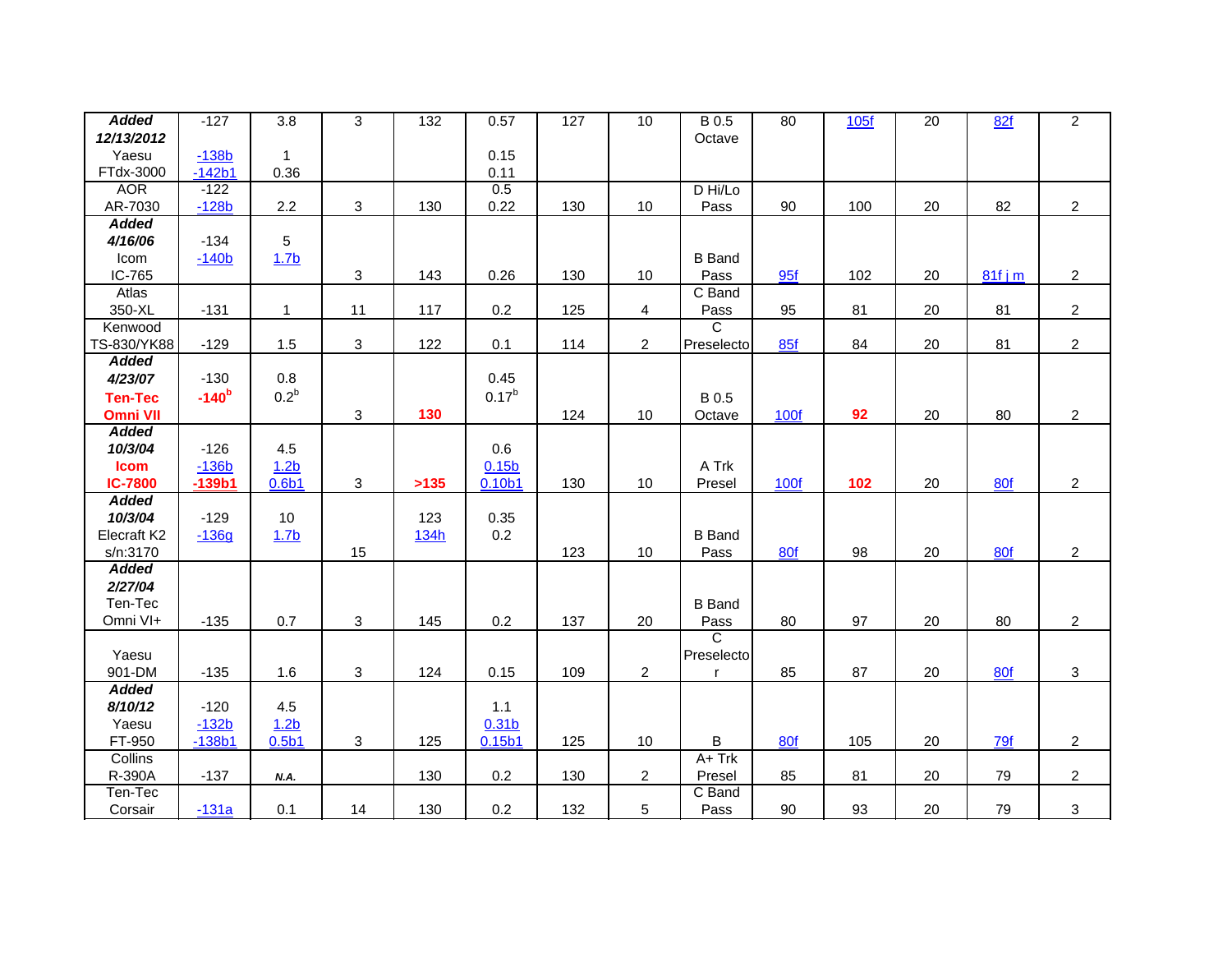| <b>Added</b>        | $-127$   | 6.5                | 3              | 140         | 0.69               | 129  | 10 | A Trk               | 90    | 105             | 20              | 78f             | $\overline{2}$ |
|---------------------|----------|--------------------|----------------|-------------|--------------------|------|----|---------------------|-------|-----------------|-----------------|-----------------|----------------|
| 12/13/2012          |          |                    |                |             |                    |      |    | Presel              |       |                 |                 |                 |                |
| <b>Icom</b>         | $-140b$  | 1.6                |                |             | 0.15               |      |    |                     |       |                 |                 |                 |                |
| <b>IC-7700</b>      | $-143b1$ | 0.8                |                |             | 0.1                |      |    |                     |       |                 |                 |                 |                |
| Added 9/3/09        | $-130$   | 5.3                |                |             | 0.43               |      |    |                     |       |                 |                 |                 |                |
| <b>Icom</b>         | $-138b$  | 2.35 <sub>b</sub>  |                |             | 0.16 <sub>b</sub>  |      |    |                     |       |                 |                 |                 |                |
| <b>IC-7600</b>      | $-141b1$ | 1.13 <sub>b1</sub> | 3              | 126         | 0.11 <sub>b1</sub> | 121  | 10 | В                   | 78f   | 100             | 20              | <b>78f</b>      | $\overline{2}$ |
| <b>Added</b>        |          |                    |                |             |                    |      |    |                     |       |                 |                 |                 |                |
| 8/25/11             | $-135$   | 2.9                |                |             | 0.3                |      |    |                     |       |                 |                 |                 |                |
| <b>Icom</b>         | $-142b$  | 1.35b              |                |             | 0.12 <sub>b</sub>  |      |    |                     |       |                 |                 |                 |                |
| IC-7410             | $-144b1$ | 0.5 <sub>b1</sub>  | 3              | 135         | 0.1 <sub>b1</sub>  | 121  | 10 | B                   | 75f   | 102             | 20              | <b>78f</b>      | $\overline{c}$ |
| Icom                |          |                    |                |             |                    |      |    | C <sub>0.5</sub>    |       |                 |                 |                 |                |
| <b>IC-720A</b>      | $-137$   | 1.6                | 3              | 138         | 0.15               | 117  | 10 | Octave              | 80    | 93              | 50              | 78              | 3              |
|                     |          |                    |                |             |                    |      |    | C                   |       |                 |                 |                 |                |
| Kenwood             |          |                    |                |             |                    |      |    | Preselecto          |       |                 |                 |                 |                |
| <b>TS-820S</b>      | $-137$   | 0.4                | 3              | 115         | 0.2                | 125  | 10 | r                   | 80    | 79              | 20              | 78              | 3              |
| <b>Updated</b>      | $-128$   | 2.2                | 3              | 128         | 0.45               |      |    |                     |       | $\overline{90}$ | $\overline{20}$ | $\overline{77}$ | $\overline{2}$ |
| 4/17/06             |          |                    |                |             |                    |      |    |                     |       |                 |                 |                 |                |
| Kenwood TS-         | $-138b$  | 0.5 <sub>b</sub>   |                |             | 0.15 <sub>b</sub>  |      |    |                     |       |                 |                 |                 |                |
| 850                 |          |                    |                |             |                    |      |    |                     |       |                 |                 |                 |                |
| Inrad-400s          |          |                    |                |             |                    |      |    |                     |       |                 |                 |                 |                |
| <b>JRC</b>          |          |                    |                |             |                    |      |    | C <sub>0.8</sub>    |       |                 |                 |                 |                |
| <b>NRD-515</b>      | $-138$   | 3.5                | 4              | 103         | 0.1                | 118  | 10 | Octave              | 80    | 95              | 20              | 77f             | $\overline{a}$ |
| <b>Added</b>        |          |                    |                |             |                    |      |    |                     |       |                 |                 |                 |                |
| 12/30/10            | $-132$   | 1.4                |                |             | 0.28               |      |    |                     |       |                 |                 |                 |                |
| Kenwood             | $-139b$  | 0.42 <sub>b</sub>  |                |             | 0.13 <sub>b</sub>  |      |    |                     |       |                 |                 |                 |                |
| Up-                 |          |                    |                |             |                    |      |    |                     |       |                 |                 |                 |                |
| conversion          |          |                    |                |             |                    |      |    |                     |       |                 |                 |                 |                |
| TS-590S on          |          |                    |                |             |                    |      |    | <b>B</b> Band       |       |                 |                 |                 |                |
| 17 meters           |          |                    | 3              | <b>133s</b> |                    | N.A. | 10 | Pass                | N.A.f | 102             | 20              | <b>76f</b>      | $\overline{a}$ |
| Ten-Tec Omni        |          |                    |                |             |                    |      |    | $\overline{C}$ Band |       |                 |                 |                 |                |
| $\vee$              | $-134$   | 1.2                | $\,6\,$        | 135         | 0.18               | 134  | 10 | Pass                | 100   | 89              | 20              | 76              | $\overline{a}$ |
| Atlas               |          |                    |                |             |                    |      |    | C Band              |       |                 |                 |                 |                |
| 210/215X            | $-120a$  | N.A.               |                | 123         | 0.5                | N.A. |    | Pass                | 95    | 76              | 20              | 76              | $\overline{2}$ |
| <b>Corrected</b>    | $-132$   | 2.3                | 3              | 142         | 0.35               | 126  | 10 | <b>B</b> 0.5        | 80    | 99              | 20              | 75              | $\overline{2}$ |
| 4/7/06              |          |                    |                |             |                    |      |    | Octave              |       |                 |                 |                 |                |
| Icom                | $-140b$  | 0.7                |                |             | 0.14               |      |    |                     |       |                 |                 |                 |                |
| 756 Pro III         | $-142b1$ | 0.3                |                |             | 0.11               |      |    |                     |       |                 |                 |                 |                |
|                     | $-133$   | 2.1                | $\overline{3}$ | 138         | 0.32               | 124  | 10 | <b>B</b> 0.5        | 80    | 98              | 20              | 75              | $\overline{2}$ |
| <b>Added 4/7/06</b> |          |                    |                |             |                    |      |    | Octave              |       |                 |                 |                 |                |
| Icom                | $-138b$  | 0.65               |                |             | 0.15               |      |    |                     |       |                 |                 |                 |                |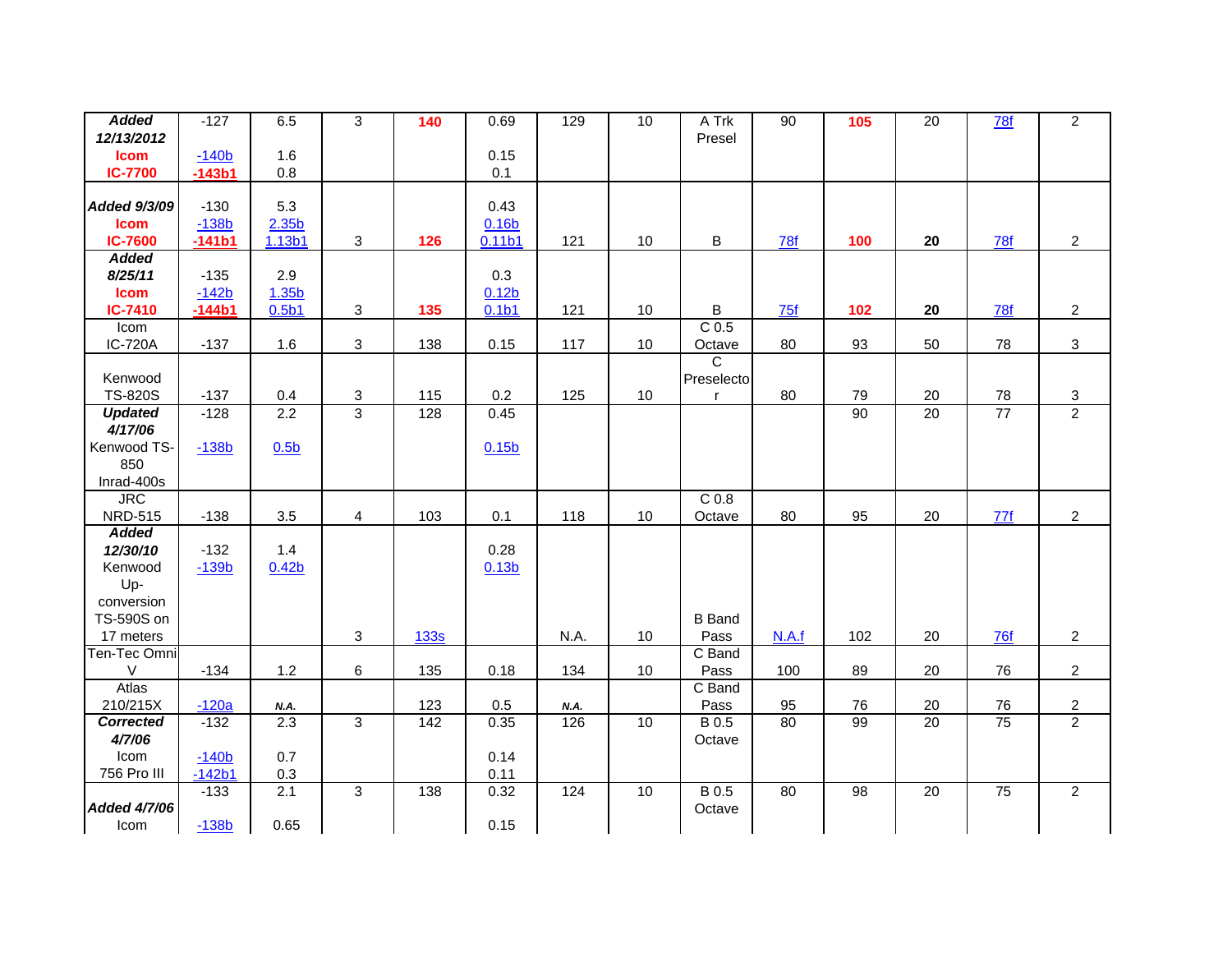| 756 Pro II          | $-141b1$ | 0.26              |                |     | 0.11              |      |                |                  |     |            |     |    |                         |
|---------------------|----------|-------------------|----------------|-----|-------------------|------|----------------|------------------|-----|------------|-----|----|-------------------------|
| <b>Drake</b>        | $-135$   | $\mathbf{1}$      |                |     | 0.28              |      |                | B 0.5            |     |            |     |    |                         |
| $R-7$               | $-140b$  | 0.4 <sub>b</sub>  | 3              | 145 | 0.15 <sub>b</sub> | 114  | 10             | Octave           | 85  | 97         | 100 | 75 | $\overline{2}$          |
| <b>Drake</b>        |          |                   |                |     |                   |      |                | <b>B</b> 0.5     |     |            |     |    |                         |
| <b>TR-7</b>         | $-134$   | 1.3               | $\mathbf{3}$   | 146 | 0.5               | 116  | 10             | Octave           | 90  | 99         | 100 | 75 | $\overline{a}$          |
| Heath               |          |                   |                |     |                   |      |                | C Band           |     |            |     |    |                         |
| SB-104              | $-123$   | N.A.              |                | 92  | 0.5               | N.A. |                | Pass             | 75  | 79         | 20  | 75 | 4                       |
| WJ                  | $-129$   |                   |                |     | 0.23              |      |                | D                |     |            |     |    |                         |
| HF-1000             | $-136b$  | 0.11              | 3              | 123 | 0.13 <sub>b</sub> | 115  | 10             | Wideband         | 80  | 99         | 20  | 75 | 5                       |
|                     | $-135$   | 1.9               | $\overline{3}$ | 126 | 0.23              | 127  | 10             | C Octave         | 80  | 87         | 20  | 74 | $\overline{2}$          |
| <b>Added 4/7/06</b> |          |                   |                |     |                   |      |                |                  |     |            |     |    |                         |
| Icom                | $-140b$  | 0.6               |                |     | 0.12              |      |                |                  |     |            |     |    |                         |
| 706MkIIG            |          |                   |                |     |                   |      |                |                  |     |            |     |    |                         |
|                     |          |                   |                |     |                   |      |                | $\overline{C}$   |     |            |     |    |                         |
| Ten-Tec             |          |                   |                |     |                   |      |                | Preselecto       |     |            |     |    |                         |
| Omni-B              | $-136$   | 0.2               | 25             | 129 | 0.15              | 130  | 10             | $\mathbf{r}$     | 80  | 87         | 20  | 74 | $\overline{2}$          |
| Icom                |          |                   |                |     |                   |      |                | C <sub>0.5</sub> |     |            |     |    |                         |
| IC-730              | $-140$   | 1.5               | $\mathbf{3}$   | 135 | 0.1               | 118  | 10             | Octave           | 80  | 92         | 50  | 74 | 3                       |
|                     |          |                   |                |     |                   |      |                | C                |     |            |     |    |                         |
| Kenwood             |          |                   |                |     |                   |      |                | Preselecto       |     |            |     |    |                         |
| R-820S              | $-125$   | $\overline{4}$    | $\mathbf{3}$   | 125 | 0.35              | 123  | 10             | $\mathsf{r}$     | 75  | 74         | 20  | 74 | $\overline{\mathbf{4}}$ |
|                     |          |                   |                |     |                   |      |                | $B+$             |     |            |     |    |                         |
| Collins             |          |                   |                |     |                   |      |                | Preselecto       |     |            |     |    |                         |
| 75-S3B              | $-146$   | 1.1               | 15             | 122 | 0.1               | 120  | 4              | $\mathsf{r}$     | 85  | 88         | 20  | 74 | $\overline{2}$          |
| Icom                | $-127$   | $\overline{2}$    |                |     | 0.5               |      |                | <b>B</b> 0.5     |     |            |     |    |                         |
| IC-781              | $-138b$  | 0.5 <sub>b</sub>  | 3              |     | 0.18 <sub>b</sub> | 129  | 10             | Octave           | 90f | 94         | 20  | 73 | $\overline{2}$          |
| <b>Updated</b>      |          |                   |                |     |                   |      |                |                  |     |            |     |    |                         |
| 4/18/06             | $-128$   | 2.4               |                |     | 0.5               |      |                | B 0.5            |     |            |     |    |                         |
| Stock 781           | $-135b$  | 0.7 <sub>b</sub>  | $\mathbf{3}$   | 131 | 0.22 <sub>b</sub> |      |                | Octave           | 90  | 98         | 20  | 78 | $\overline{2}$          |
| <b>Updated</b>      |          |                   |                |     |                   |      |                |                  |     |            |     |    |                         |
| 4/18/06             | $-126$   | 3.6               |                |     | 0.54              |      |                |                  |     |            |     |    |                         |
| 781 with Pin        |          |                   |                |     |                   |      |                | B 0.5            |     |            |     |    |                         |
| <b>Diodes</b>       | $-134b$  | 1.15 <sub>b</sub> | 3              | 134 | 0.21 <sub>b</sub> |      |                | Octave           | 90  | 98         | 20  | 72 | $\overline{2}$          |
| Kenwood             |          |                   |                |     |                   |      |                | $B - 0.5$        |     |            |     |    |                         |
| <b>TS-930S</b>      | $-135$   | $\overline{a}$    | 3              | 143 | 0.15              | 115  | 10             | Octave           | 80f | 86         | 20  | 73 | 3                       |
| Icom                |          |                   |                |     |                   |      |                | C Band           |     |            |     |    |                         |
| IC-701              | $-129$   | 5.5               | 6              | 130 | 0.3               | 125  | 10             | Pass             | 75  | 81         | 50  | 73 | $\overline{4}$          |
|                     |          |                   |                |     |                   |      |                | B+               |     |            |     |    |                         |
| Collins             |          |                   |                |     |                   |      |                | Preselecto       |     |            |     |    |                         |
| 75S-3C              | $-141$   | 1.3               | 12             | 121 | 0.14              | 120  | $\overline{4}$ | $\mathsf{r}$     | 95  | <b>85d</b> | 20  | 72 | $\overline{2}$          |
| Kenwood TS-         |          |                   |                |     |                   |      |                |                  |     |            |     |    |                         |
| 480HX               | $-135$   | 3                 |                |     | 0.28              |      |                |                  |     |            |     |    |                         |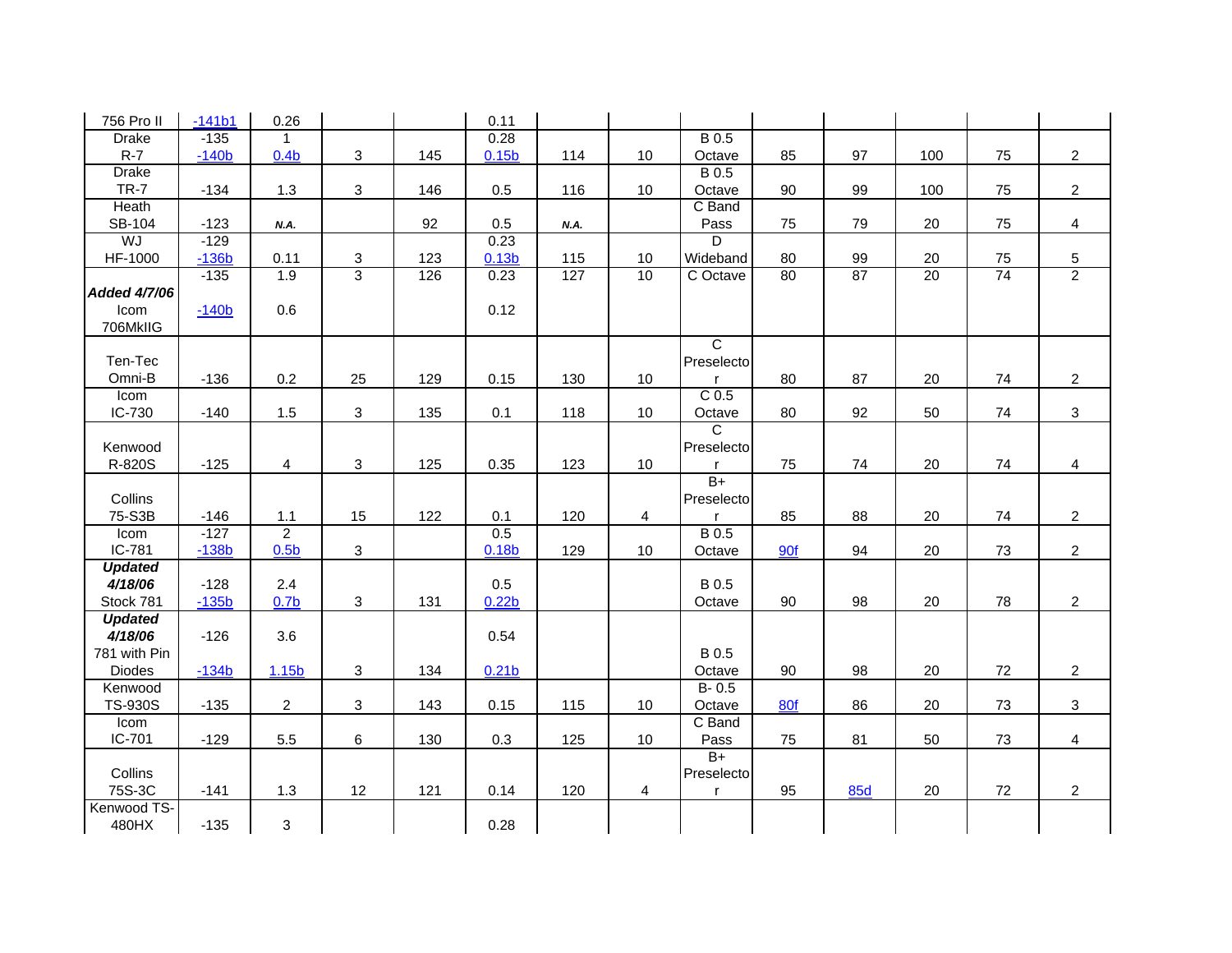| Without CW                   |          |                   |              |     |                    |     |                | <b>B0.5</b>              |     |     |    |     |                |
|------------------------------|----------|-------------------|--------------|-----|--------------------|-----|----------------|--------------------------|-----|-----|----|-----|----------------|
| Xtal Filter                  | $-143b$  | 0.6 <sub>b</sub>  | $\mathbf{3}$ | 142 | 0.11 <sub>b</sub>  | 121 | 10             | Octave                   | 80f | 99  | 20 | 72  | 3              |
| <b>JRC</b>                   |          |                   |              |     |                    |     |                | <b>B</b> Trk             |     |     |    |     |                |
| <b>NRD-525</b>               | $-132a$  | 0.9               | 3            | 123 | 0.2                | 120 | 10             | Presel                   | 65  | 95  | 50 | 72  | 5              |
| <b>Updated</b>               |          |                   |              |     |                    |     |                |                          |     |     |    |     |                |
| 4/13/09                      |          |                   |              |     |                    |     |                |                          |     |     |    |     |                |
| Yaesu FT-                    |          |                   |              |     |                    |     |                |                          |     |     |    |     |                |
| 1000                         |          |                   |              |     |                    |     |                |                          |     |     |    |     |                |
|                              |          |                   |              |     |                    |     |                |                          |     |     |    |     |                |
| <b>MP MKV Field</b>          |          |                   |              |     |                    |     |                | <b>B0.5</b>              |     |     |    |     |                |
| Inrad roofing filter<br>mod  | $-133b$  | 3.0 <sub>b</sub>  | 3            | 135 | 0.2 <sub>b</sub>   | 128 | 10             | Octave                   | 90f | 89  | 20 | 71k | $\overline{2}$ |
| <b>Added</b>                 |          |                   |              |     |                    |     |                |                          |     |     |    |     |                |
| 10/3/04                      | $-127$   | 3.5               |              |     | 0.55               |     |                |                          |     |     |    |     |                |
| Icom                         | $-136b$  | 1.0 <sub>b</sub>  |              |     | 0.21 <sub>b</sub>  |     |                | <b>B0.5</b>              |     |     |    |     |                |
| 756 Pro                      | $-139b1$ | 0.5 <sub>b1</sub> | 3            | 132 | 0.14 <sub>b1</sub> | 127 | 10             | Octave                   | 90  | 86  | 20 | 71  | $\overline{c}$ |
| Drake                        | $-128$   | 0.6               |              |     | 0.25               |     |                | C <sub>0.5</sub>         |     | 90  |    |     |                |
| $R-8$                        | $-131ab$ | 0.3               | 3            | 130 | 0.18b              | 115 | 10             | Octave                   | 75f | 85b | 20 | 71  | 5              |
| Icom                         | $-127$   | $\overline{3.1}$  |              |     | 0.28               |     |                | C <sub>0.5</sub>         |     |     |    |     |                |
| IC-R72                       | $-135a$  | 1.2 <sub>b</sub>  | 3            | 129 | 0.11 <sub>b</sub>  | 122 | 10             | Octave                   | 75  | 87b | 20 | 71  | 5              |
| Icom                         |          |                   |              |     |                    |     |                | B 0.5                    |     |     |    |     |                |
| R-9000                       | $-131a$  | 0.8               | 3            | 129 | 0.15               | 128 | 10             | Octave                   | 90  | 93  | 20 | 71  | 5              |
| <b>Added</b>                 |          |                   |              |     |                    |     |                |                          |     |     |    |     |                |
| 2/27/04                      |          |                   |              |     |                    |     |                |                          |     |     |    |     |                |
| Elecraft K2                  |          |                   |              |     |                    |     |                | <b>B</b> Band            |     |     |    |     |                |
| s/n: 1140                    | $-135$   | 2.6               | 15           | 118 | 0.22               | 123 | 10             | Pass                     | 80f | 95  | 20 | 70  | $\overline{2}$ |
| <b>JRC</b><br><b>NRD-535</b> |          |                   |              |     |                    |     |                | <b>B</b> Trk             |     |     |    |     |                |
|                              | $-135a$  | 0.9               | $\mathbf{3}$ | 114 | 0.1                | 117 | 10             | Presel<br>$\overline{C}$ | 70  | 92  | 50 | 70  | 5              |
| Kenwood                      |          |                   |              |     |                    |     |                | Preselecto               |     |     |    |     |                |
| <b>TS-830S</b>               | $-136a$  | 0.9               | 3            | 122 | 0.1                | 113 | $\overline{2}$ | r                        | 80  | 84  | 20 | 70  | 3              |
| Icom                         | $-131$   | $\overline{2}$    |              |     | 0.4                |     |                | $B - 0.5$                |     |     |    |     |                |
| IC-761                       | $-139b$  | 0.7 <sub>b</sub>  | 3            | 145 | 0.17 <sub>b</sub>  | 129 | 10             | Octave                   | 90f | 87  | 20 | 70  | $\overline{a}$ |
| <b>Added</b>                 |          |                   |              |     |                    |     |                |                          |     |     |    |     |                |
| 4/16/06                      | $-127$   | 1.9               |              |     |                    |     |                |                          |     |     |    |     |                |
| Kenwood                      | $-137b$  | 0.44 <sub>b</sub> |              |     |                    |     |                | C <sub>0.5</sub>         |     |     |    |     |                |
| <b>TS-870S</b>               |          |                   | 3            | 137 | 0.5                | 121 | 10             | Octave                   | 90f | 95  | 20 | 69  | $\overline{2}$ |
| Added                        |          |                   |              |     |                    |     |                |                          |     |     |    |     |                |
| 10/3/04                      |          |                   |              |     |                    |     |                |                          |     |     |    |     |                |
| Yaesu FT-                    |          |                   |              |     |                    |     |                |                          |     |     |    |     |                |
| 1000                         |          |                   |              |     |                    |     |                |                          |     |     |    |     |                |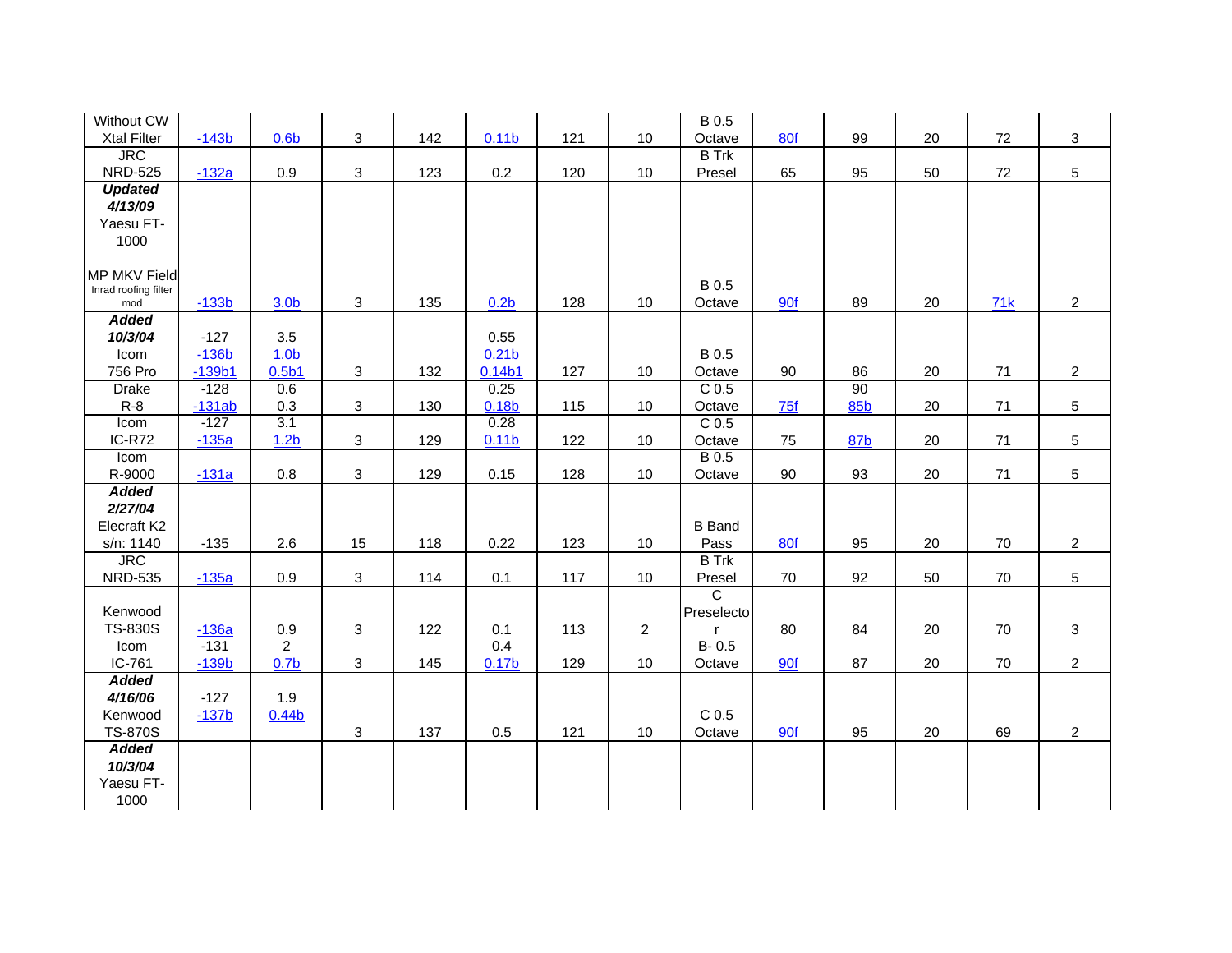| <b>MP MKV Field</b> | $-133b$  | 3.0 <sub>b</sub> | 3              | 135  | 0.2 <sub>b</sub>  | 128 | 10 | <b>B</b> 0.5<br>Octave | 90f | 88 | 20  | 69 | $\overline{a}$ |
|---------------------|----------|------------------|----------------|------|-------------------|-----|----|------------------------|-----|----|-----|----|----------------|
| <b>Added</b>        |          |                  |                |      |                   |     |    |                        |     |    |     |    |                |
| 10/3/04             |          |                  |                |      |                   |     |    |                        |     |    |     |    |                |
| Yaesu               |          |                  |                |      |                   |     |    | B 0.5                  |     |    |     |    |                |
| FT-1000 D           | $-128b1$ | 6.0b1            | 3              | >131 | 0.3 <sub>b1</sub> | 121 | 10 | Octave                 | 90f | 90 | 20  | 69 | $\overline{a}$ |
| Lowe                |          |                  |                |      |                   |     |    | $F$ No                 |     |    |     |    |                |
| HF-150              | $-126a$  | 0.7              | 3              | 126  | 0.3               | 113 | 10 | Bandpass               | 75  | 84 | 20  | 69 | 5              |
| Kenwood             |          |                  |                |      |                   |     |    | C <sub>0.5</sub>       |     |    |     |    |                |
| <b>TS-430S</b>      | $-136a$  | 0.6              | 3              | 134  | 0.1               | 102 | 10 | Octave                 | 70  | 78 | 20  | 69 | 5              |
| <b>Added</b>        |          |                  |                |      |                   |     |    |                        |     |    |     |    |                |
| 10/3/04             | $-125$   | 3.8              |                |      | 0.48              |     |    |                        |     |    |     |    |                |
| Yaesu               | $-134b$  | 1.1 <sub>b</sub> |                |      | 0.18 <sub>b</sub> |     |    | B 0.5                  |     |    |     |    |                |
| FT-1000 MP          |          |                  | 3              | >135 |                   | 128 | 10 | Octave                 | 90f | 97 | 20  | 68 | $\overline{2}$ |
| <b>JRC</b>          |          |                  |                |      |                   |     |    | <b>B</b> 0.5           |     |    |     |    |                |
| <b>NRD-545</b>      | $-130a$  | $\overline{a}$   | 6              | 127  | 0.2               | 118 | 10 | Octave                 | 65  | 96 | 100 | 68 | 5              |
| Signal/One          |          |                  |                |      |                   |     |    | C <sub>0.5</sub>       |     |    |     |    |                |
| <b>CX-11A</b>       | $-122a$  | 0.6              | 17             | 109  | 0.6               | 119 | 50 | Octave                 | 105 | 90 | 50  | 68 | 5f             |
|                     |          |                  |                |      |                   |     |    | $\overline{C}$         |     |    |     |    |                |
| Kenwood             |          |                  |                |      |                   |     |    | Preselecto             |     |    |     |    |                |
| <b>TS-180S</b>      | $-139$   | 0.9              | 3              | 115  | 0.15              | 120 | 10 | r                      | 80  | 70 | 20  | 68 | 3              |
|                     |          |                  |                |      |                   |     |    | $\overline{\text{c}}$  |     |    |     |    |                |
| Drake               |          |                  |                |      |                   |     |    | Preselecto             |     |    |     |    |                |
| <b>TR-4C</b>        | $-124a$  | 1.2              | 3              | 105  | 0.4               | 130 | 10 | r                      | 80  | 74 | 20  | 68 | $\overline{a}$ |
| Icom                | $-126$   |                  |                |      | 0.35              |     |    | C <sub>0.5</sub>       |     |    |     |    |                |
| IC-735              | $-133b$  | 1.5              | 12             | 135  | 0.18 <sub>b</sub> | 123 | 10 | Octave                 | 90f | 83 | 20  | 68 | $\overline{a}$ |
| <b>Added</b>        |          |                  |                |      |                   |     |    |                        |     |    |     |    |                |
| 1/21/04             | $-123a$  | 3.5              |                |      | 0.5               |     |    |                        |     |    |     |    |                |
| Icom                | $-130b$  | 1.3 <sub>b</sub> |                |      | 0.2 <sub>b</sub>  |     |    | <b>B0.5</b>            |     |    |     |    |                |
| IC-R75              |          |                  | $\overline{3}$ | 119  |                   | 109 | 10 | Octave                 | 80  | 95 | 50  | 67 | $\overline{5}$ |
| Drake SW8           | $-127a$  | 0.9              | $\overline{3}$ | 125  | 0.32              | 113 | 10 | N.A.                   | 70  | 92 | 20  | 67 | 5              |
|                     |          |                  |                |      |                   |     |    | D                      |     |    |     |    |                |
| Racal               |          |                  |                |      |                   |     |    | Broadban               |     |    |     |    |                |
| 6790 GM             | $-128$   | 0.3              | $\mathbf{1}$   | 145  | 0.7               | 130 | 10 | d                      | 85  | 95 | 20  | 66 | $\overline{a}$ |
| Lowe                |          |                  |                |      |                   |     |    |                        |     |    |     |    |                |
| HF-235              | $-126a$  | 0.8              | 3              | 129  | 0.35              | 117 | 10 | D Octave               | 80  | 71 | 20  | 66 | 5              |
| <b>AOR</b>          |          |                  |                |      |                   |     |    | C <sub>0.5</sub>       |     |    |     |    |                |
| AR3030              | $-131a$  | $\overline{a}$   | 10             | 130  | 0.16              | 117 | 10 | Octave                 | 85  | 90 | 20  | 66 | 5              |
| Yaesu               |          |                  |                |      |                   |     |    | C <sub>0.5</sub>       |     |    |     |    |                |
| <b>FRG-100</b>      | $-133a$  | 0.9              | 3              | 127  | 0.13              | 112 | 10 | Octave                 | 70  | 99 | 50  | 65 | 5              |
| Kenwood             |          |                  |                |      |                   |     |    | C <sub>0.5</sub>       |     |    |     |    |                |
| R-5000              | $-131a$  | 0.4              | 3              | 134  | 0.2               | 120 | 10 | Octave                 | 80f | 86 | 20  | 65 | 5              |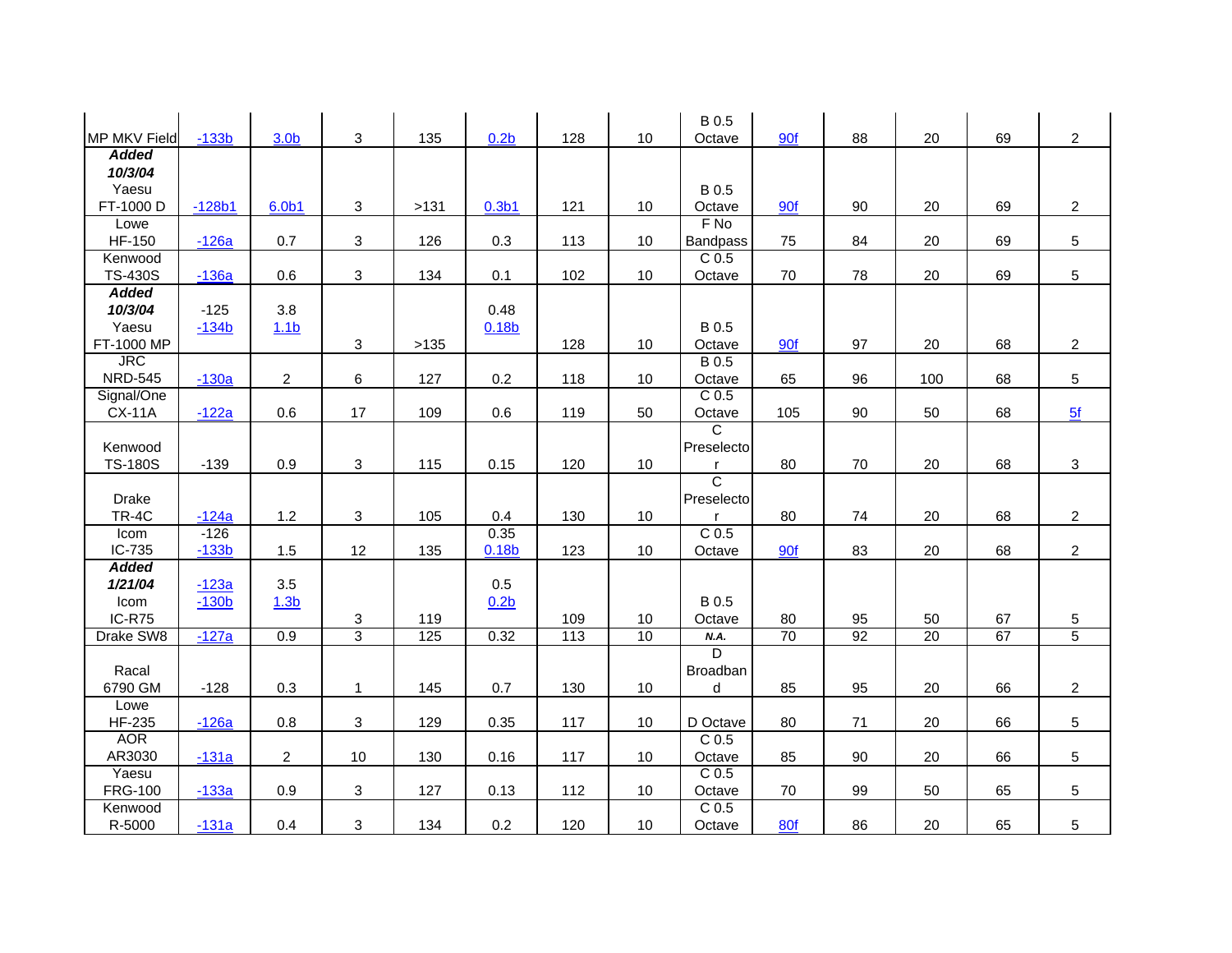| 2/27/04                                                                                                                                                                              |                                  |
|--------------------------------------------------------------------------------------------------------------------------------------------------------------------------------------|----------------------------------|
| Palstar                                                                                                                                                                              |                                  |
| R-30<br>$-123$<br>2.6<br>3<br>0.35<br>C Octave<br>130<br>116<br>10<br>90<br>88<br>20<br>64                                                                                           | 5                                |
| Yaesu                                                                                                                                                                                |                                  |
| 1.3<br>3<br>123<br>0.2<br>65<br>FRG-7700<br>$-130a$<br>100<br>10<br>D Octave<br>83<br>50<br>64f                                                                                      | 5 <sub>c</sub>                   |
| Kenwood                                                                                                                                                                              |                                  |
| 0.9<br>3<br>R-1000<br>$-130a$<br>119<br>0.2<br>107<br>D Octave<br>70<br>76<br>20<br>10<br>64f                                                                                        | 3 <sub>c</sub>                   |
| C.                                                                                                                                                                                   |                                  |
| Preselecto<br>Heath                                                                                                                                                                  |                                  |
| SB-303<br>$-134$<br>104<br>0.5<br>70<br>66<br>20<br>64<br>N.A.<br>$\mathsf{r}$<br>N.A.                                                                                               | 4                                |
| <b>B</b> 0.5<br>Collins                                                                                                                                                              |                                  |
| <b>KWM-380</b><br>$-127a$<br>$1.1$<br>5<br>123<br>0.3<br>99<br>10<br>Octave<br>70f<br>50<br>94<br>64f                                                                                | $\overline{2}$                   |
| $-127$<br>0.4<br>$B - 0.5$<br>Icom<br>$-133b$<br>0.2 <sub>b</sub>                                                                                                                    |                                  |
| 6.3<br>IC-751<br>3<br>138<br>127<br>10<br>Octave<br>90f<br>84<br>20<br>64<br>3<br><b>Added</b><br>4.5<br>119<br>10<br>C Octave<br>$\overline{20}$<br>63<br>$-129$<br>122<br>65<br>90 | $\overline{c}$<br>$\overline{2}$ |
| 0.45<br>3/27/06                                                                                                                                                                      |                                  |
| Icom 7000<br>$-139b$<br>0.13<br>1                                                                                                                                                    |                                  |
| $\overline{3}$<br>$B+$<br>20<br>5<br>120<br>122<br>10<br>80f<br>$-122$<br>81n<br>63n<br>1                                                                                            | $\overline{2}$                   |
| <b>Added</b><br><b>Bandpass</b>                                                                                                                                                      |                                  |
| 9/22/07                                                                                                                                                                              |                                  |
| Yaesu FT-<br>$-132b$<br>1.3 <sub>b</sub><br>0.3 <sub>b</sub><br>$+$ Trk<br>90 <sub>o</sub><br><b>610</b>                                                                             |                                  |
| 2000                                                                                                                                                                                 |                                  |
| $-140b1$<br>0.14 <sub>b1</sub><br>0.5 <sub>b1</sub>                                                                                                                                  |                                  |
| $\overline{\mathsf{c}}$                                                                                                                                                              |                                  |
| Preselecto<br>Kenwood                                                                                                                                                                |                                  |
| TS-520<br>70<br>63<br>20<br>63<br>$-139$<br>116<br>0.15<br>N.A.<br>N.A.<br>r                                                                                                         | 3                                |
| C <sub>0.5</sub><br>Yaesu                                                                                                                                                            |                                  |
| $\mathbf{1}$<br>3<br>0.2<br>FT-One<br>$-135$<br>130<br>99<br>10<br>80f<br>91<br>50<br>63f<br>Octave                                                                                  | $\overline{2}$                   |
| Collins<br>B                                                                                                                                                                         |                                  |
| 75-S3 Wing<br>105<br>0.1<br>Preselecto<br>75<br>20<br>63<br>$-145$<br>1<br>14<br>75<br>N.A.                                                                                          | 3                                |
| <b>JRC</b><br>A+ Trk                                                                                                                                                                 |                                  |
| 1.6<br>3<br>128<br>NRD-93<br>$-141$<br>0.15<br>133<br>10<br>80<br>94<br>20<br>63<br>Presel                                                                                           | $\overline{a}$                   |
| Yaesu<br>C <sub>0.5</sub>                                                                                                                                                            |                                  |
| FT-980<br>1.8<br>3<br>140<br>0.12<br>62f<br>63<br>$-136$<br>106<br>10<br>Octave<br>96<br>50                                                                                          | $\overline{a}$                   |
| 3.1<br>$-129$<br>Icom<br>0.4                                                                                                                                                         |                                  |
| $B - 0.5$<br>1.4 <sub>b</sub><br>3<br>IC-R70/R-71A<br>$-135b$<br>132<br>0.2 <sub>b</sub><br>128<br>10<br>90f<br>86<br>20<br>62                                                       |                                  |
| Octave<br>Grundig                                                                                                                                                                    | 3                                |
| Satellite 700<br>$-127a$<br>1.6<br>0.3<br>118<br>10<br>62<br>106<br>85<br>76<br>20<br>N.A.                                                                                           | 5                                |
| 3<br>$\overline{3}$<br>20<br>120<br>80<br>60<br><b>KWZ-30</b><br>$-130$<br>0.8<br>118<br>10<br>100<br>$\mathbf{1}$<br>d                                                              | $\overline{5}$                   |
| Collins<br>A Trk                                                                                                                                                                     |                                  |